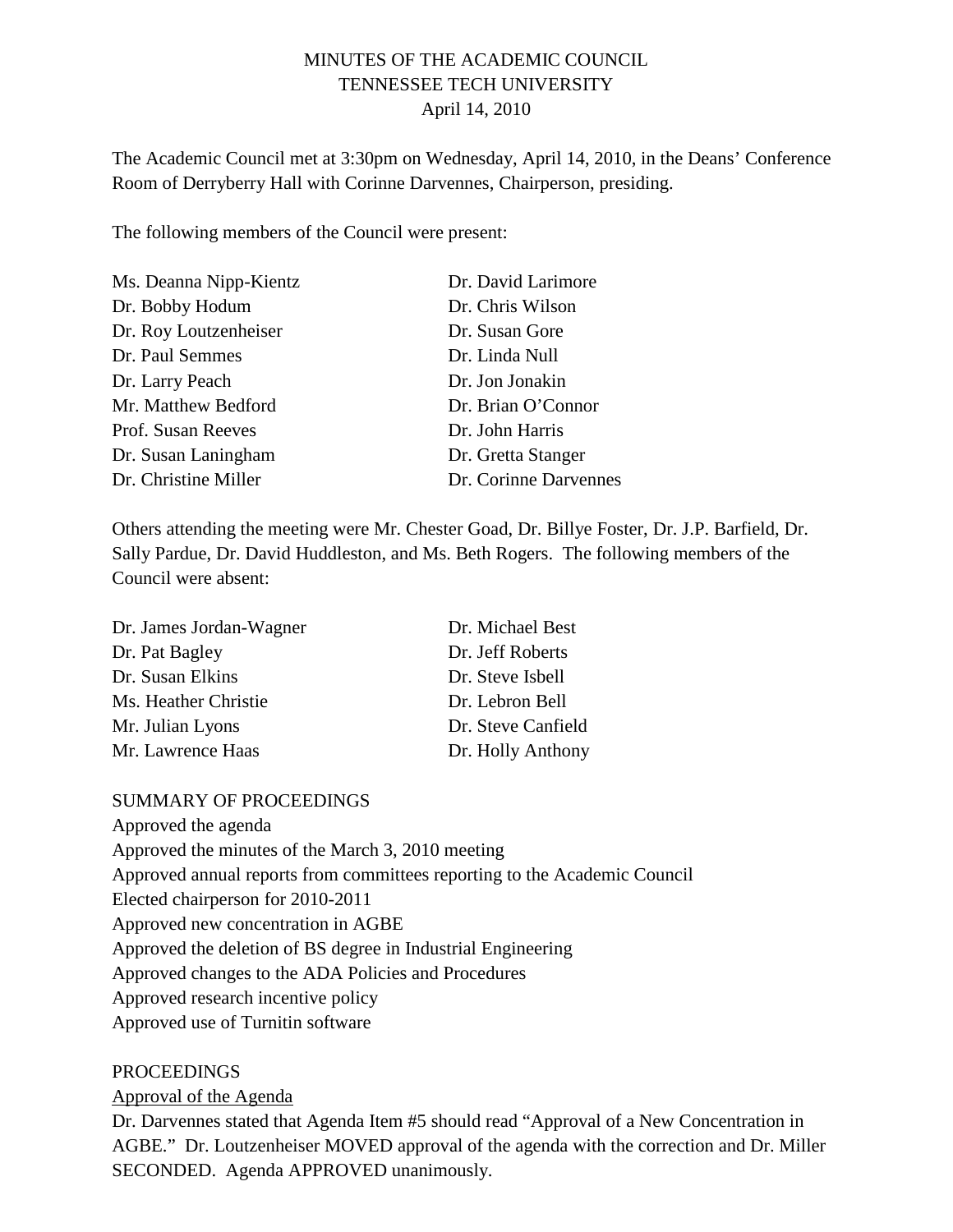# Approval of the Minutes of the March 3, 2010 Meeting

Dr. Stanger MOVED approval of the minutes and Dr. Loutzenheiser SECONDED. Minutes APPROVED unanimously.

Dr. Miller MOVED approval of the reports as a group and Dr. Larimore SECONDED. Reports APPROVED unanimously. Approval of Annual Reports from Committees Reporting to the Academic Council

# Election of Chairperson for 2010-2011

Dr. Jonakin nominated Dr. Susan Laningham as chair of the Academic Council for next year. Dr. Harris MOVED that nominations cease and Dr. Laningham be elected by acclamation and Dr. Hodum SECONDED. Dr. Laningham was APPROVED as Chair for 2010-2011.

### Approval of a New Concentration in AGBE

Dr. Foster stated that there is a correction in the History courses presented in the proposal (see attachment). She stated that any upper division American History class may be substituted for HIST 4020. Dr. Loutzenheiser MOVED approval of the new concentration and Dr. Hodum SECONDED. Motion APPROVED unanimously.

### Approval of the Deletion of BS Degree in Industrial Engineering

Dr. Loutzenheiser explained that the deletion of the BS degree in Industrial Engineering and ultimately eliminating the department was due to the reduction in funds (see attachment). Eliminating this degree program will enable the College to maintain minimally adequate funding levels for the remaining programs. This action came from a report by an ad-hoc college advisory board to review strategies for addressing the current university fiscal crisis as well as discussions with various other people. The ISE department is no longer admitting students. The proposed implementation date is June 30, 2010, with the phase out date of Spring 2012. Faculty will be retained in the College of Engineering with the University funding their salaries. Dr. Loutzenheiser MOVED approval of deleting the program and Dr. Foster SECONDED. After some discussion with questions and answers, the motion was APPROVED unanimously.

# Approval of Changes to the ADA Policies and Procedures

Mr. Chester Goad, Director of Disability Services, highlighted the changes in the ADA Policies and Procedures (see attachment). Most of the changes were due to legal changes that were effective January 2009. The Office of Disability Services (ODS) internal audit went well but the policies and procedures had not been updated since 2000. The changes were approved by the ADA Committee and the Administrative Council. He stated that accessibility for the blind has improved with technology and that faculty should choose materials in their assignments that will assist these students. There are trained proctors available through the ODS to assist students in departments who do testing in the evenings. Dr. Stanger MOVED approval of the changes and Prof. Reeves SECONDED. The question was asked if the number of students with disabilities is going up or down. Mr. Goad stated that the learning and psychological disabilities are going up, but the physical disabilities are going down. The students are very aware of their rights and want the services due them. Motion APPROVED unanimously.